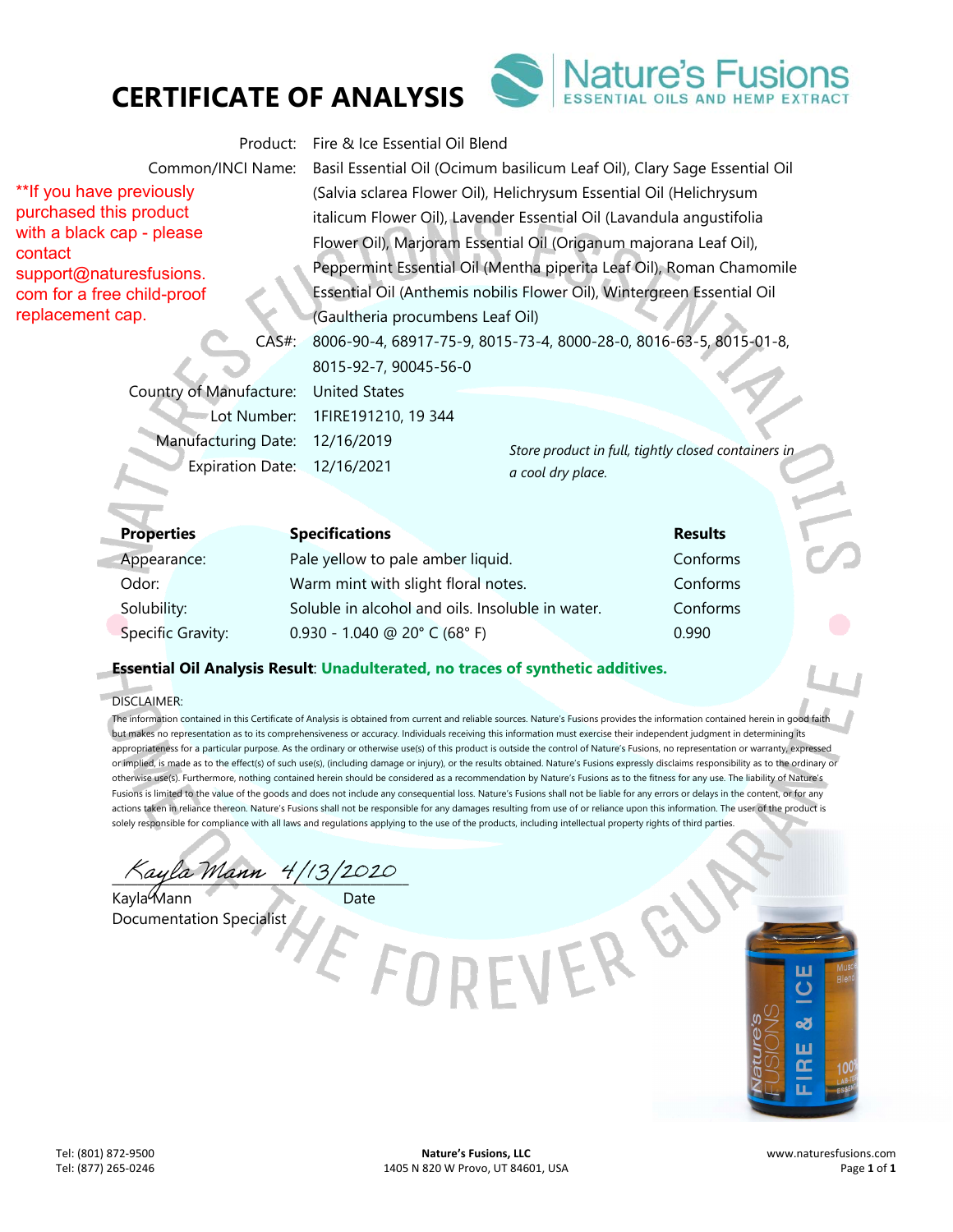

Product: Fire & Ice Essential Oil Blend

\*\*If you have previously purchased this product with a black cap - please contact support@naturesfusions. com for a free child-proof replacement cap.

*Store product in full, tightly closed containers in a cool dry place.*  Common/INCI Name: Basil Essential Oil (Ocimum basilicum Leaf Oil), Clary Sage Essential Oil (Salvia sclarea Flower Oil), Helichrysum Essential Oil (Helichrysum italicum Flower Oil), Lavender Essential Oil (Lavandula angustifolia Flower Oil), Marjoram Essential Oil (Origanum majorana Leaf Oil), Peppermint Essential Oil (Mentha piperita Leaf Oil), Roman Chamomile Essential Oil (Anthemis nobilis Flower Oil), Wintergreen Essential Oil (Gaultheria procumbens Leaf Oil) CAS#: 8015-73-4, 8016-63-5, 90045-56-0, 8000-28-0, 8015-01-8, 8006-90-4, 8015-92-7, 68917-75-9 Country of Manufacture: United States Lot Number: 19148 Manufacturing Date: 5/15/2019 Expiration Date: 5/15/2021

| <b>Properties</b> | <b>Specifications</b>                                                                  | <b>Results</b> |
|-------------------|----------------------------------------------------------------------------------------|----------------|
| Appearance:       | Pale yellow to pale amber liquid.                                                      | Conforms       |
| Odor:             | Warm mint with slight floral notes.                                                    | Conforms       |
| Solubility:       | Soluble in alcohol and oils. Insoluble in water.                                       | Conforms       |
| Specific Gravity: | $0.870 - 1.190 \text{ } \textcircled{a} 20^{\circ} \text{ } C (68^{\circ} \text{ } F)$ | 0.987          |

### **Essential Oil Analysis Result**: **Unadulterated, no traces of synthetic additives.**

#### DISCLAIMER:

<mark>Kayla Mann 8/28/2019</mark><br>Kavl**a Mann** Date

Kayla Mann Documentation Specialist

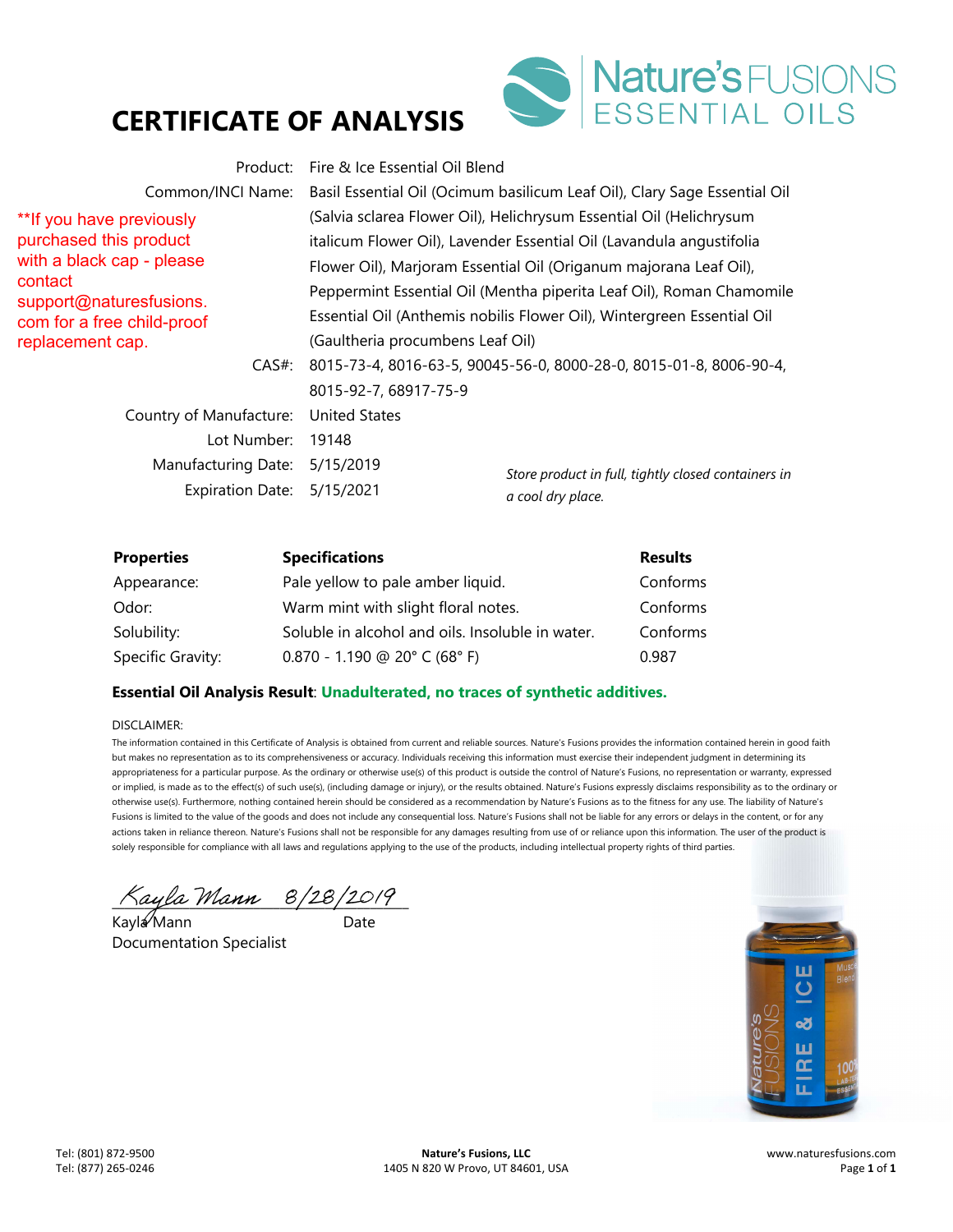

\*\*If you have previously purchased this product with a black cap - please contact support@naturesfusions. com for a free child-proof replacement cap.

*Store product in full, tightly closed containers in*  Product: Fire & Ice Essential Oil Blend Common/INCI Name: Basil Essential Oil (Ocimum basilicum Leaf Oil), Clary Sage Essential Oil (Salvia sclarea Flower Oil), Helichrysum Essential Oil (Helichrysum italicum Flower Oil), Lavender Essential Oil (Lavandula angustifolia Flower Oil), Marjoram Essential Oil (Origanum majorana Leaf Oil), Peppermint Essential Oil (Mentha piperita Leaf Oil), Roman Chamomile Essential Oil (Anthemis nobilis Flower Oil), Wintergreen Essential Oil (Gaultheria procumbens Leaf Oil) CAS#: 8015-73-4, 8016-63-5, 90045-56-0, 8000-28-0, 8015-01-8, 8006-90-4, 8015-92-7, 68917-75-9 Country of Manufacture: United States Lot Number: 1FIRE190515 19 148 Manufacturing Date: 5/15/2019

Expiration Date: 5/15/2021

*a cool dry place.* 

| <b>Properties</b> | <b>Specifications</b>                                                                  | <b>Results</b> |
|-------------------|----------------------------------------------------------------------------------------|----------------|
| Appearance:       | Pale yellow to pale amber liquid.                                                      | Conforms       |
| Odor:             | Warm mint with slight floral notes.                                                    | Conforms       |
| Solubility:       | Soluble in alcohol and oils. Insoluble in water.                                       | Conforms       |
| Specific Gravity: | $0.870 - 1.190 \text{ } \textcircled{a} 20^{\circ} \text{ } C (68^{\circ} \text{ } F)$ | 0.987          |

## **Essential Oil Analysis Result**: **Unadulterated, no traces of synthetic additives.**

#### DISCLAIMER:

Kayla Mann 8/28/2019

Kayla Mann Date Documentation Specialist

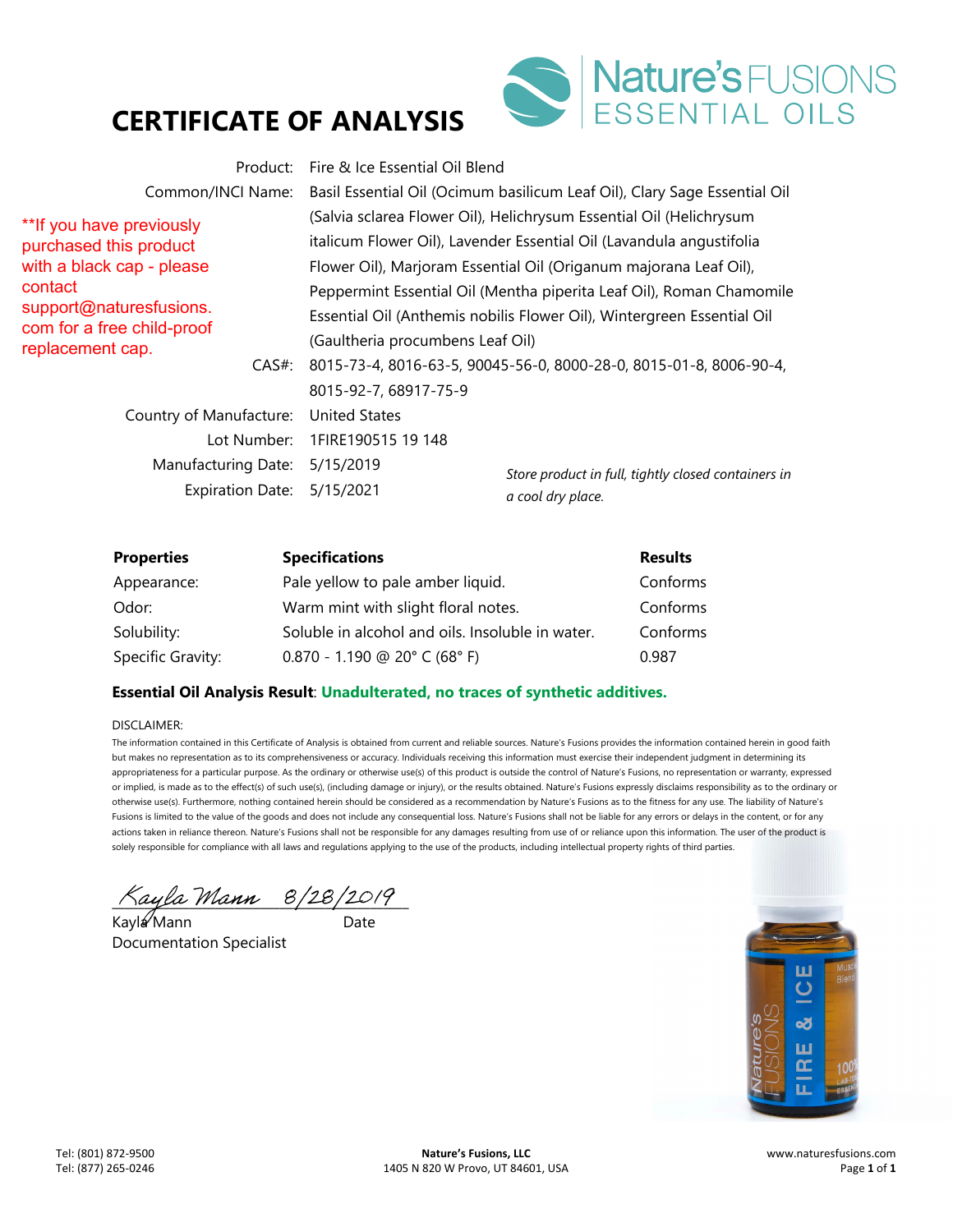

\*\*If you have previously purchased this product with a black cap - please contact support@naturesfusions. com for a free child-proof replacement cap.

*Store in air tight container; in a cool dry area;*  Product: Fire & Ice Essential Oil Blend Common/INCI Name: Basil Essential Oil (Ocimum basilicum Leaf Oil), Clary Sage Essential Oil (Salvia sclarea Flower Oil), Helichrysum Essential Oil (Helichrysum italicum Flower Oil), Lavender Essential Oil (Lavandula angustifolia Flower Oil), Marjoram Essential Oil (Origanum majorana Leaf Oil), Peppermint Essential Oil (Mentha piperita Leaf Oil), Roman Chamomile Essential Oil (Anthemis nobilis Flower Oil), Wintergreen Essential Oil (Gaultheria procumbens Leaf Oil) CAS#: 8015-73-4, 8016-63-5, 90045-56-0, 8000-28-0, 8015-01-8, 8006-90-4, 8015-92-7, 68917-75-9 Country of Manufacture: United States Lot Number: 1FIRE190425 19 115 Manufacturing Date: 4/25/2019 Expiration Date: 4/25/2021

*away from direct sunlight.* 

**Properties Specifications Results** Results Appearance: Pale yellow to pale amber liquid. Conforms Odor: Warm mint with slight floral notes. Conforms Solubility: Soluble in alcohol and oils. Insoluble in water. Conforms Specific Gravity: 0.870 - 1.190 @ 20° C (68° F) 0.990

### **Essential Oil Analysis Result**: **Unadulterated, no traces of synthetic additives.**

#### DISCLAIMER:

Kayla Mann 8/28/2019

Kayla Mann Date Documentation Specialist

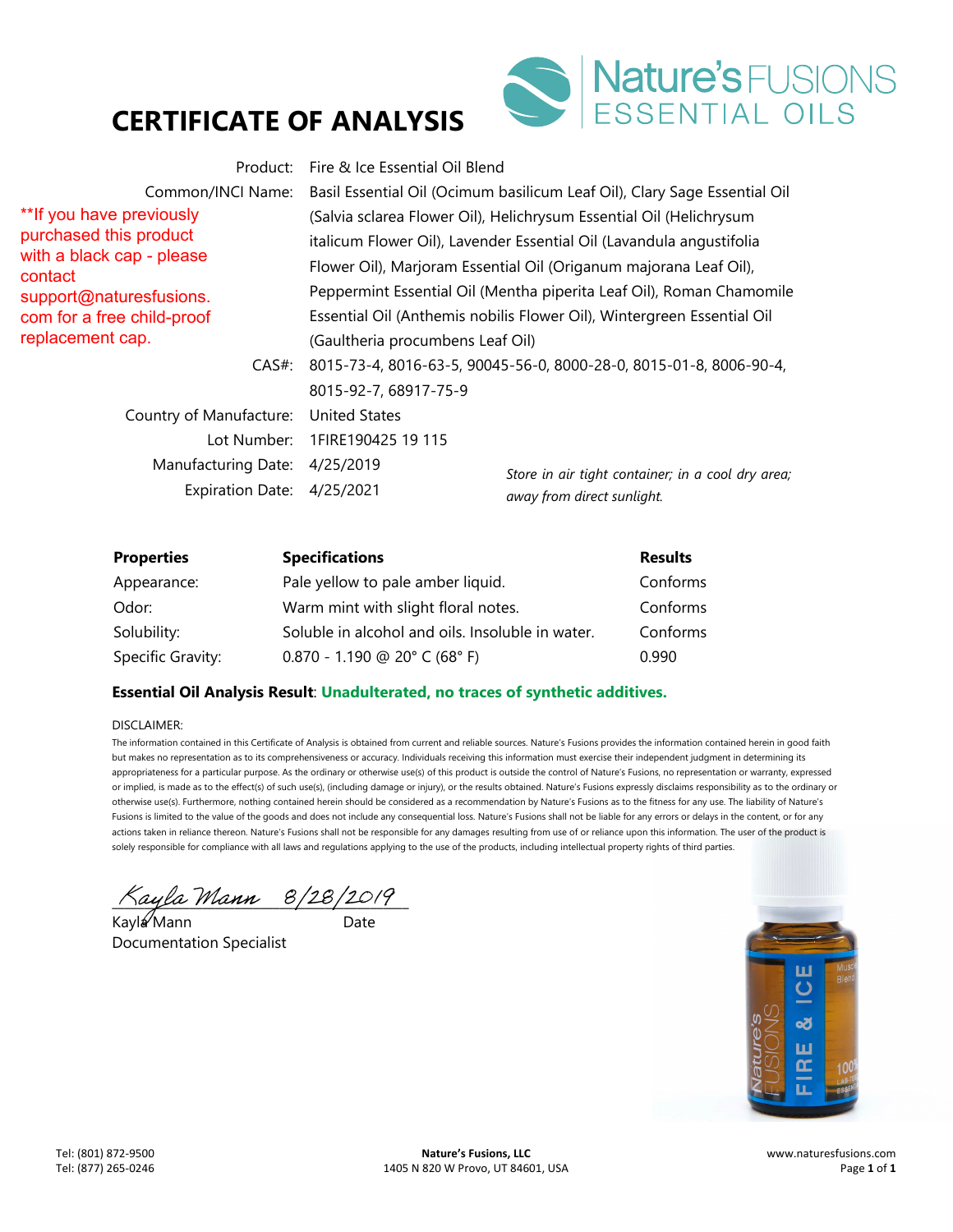



\*\*If you have previously purchased this product with a black cap - please contact support@naturesfusions. com for a free child-proof replacement cap.

Product: Fire & Ice Essential Oil Blend

Common/INCI Name: Basil Essential Oil (Ocimum basilicum Leaf Oil), Clary Sage Essential Oil (Salvia sclarea Flower Oil), Helichrysum Essential Oil (Helichrysum italicum Flower Oil), Lavender Essential Oil (Lavandula angustifolia Flower Oil), Marjoram Essential Oil (Origanum majorana Leaf Oil), Peppermint Essential Oil (Mentha piperita Leaf Oil), Roman Chamomile Essential Oil (Anthemis nobilis Flower Oil), Wintergreen Essential Oil (Gaultheria procumbens Leaf Oil) CAS#: 8006-90-4, 68917-75-9, 8015-73-4, 8000-28-0, 8016-63-5, 8015-01-8,

8015-92-7, 90045-56-0

Country of Manufacture: United States Lot Number: 1NF.FIRE190416, 19 106 Manufacturing Date: 4/16/2019 Expiration Date: 4/16/2021

*Store product in full, tightly closed containers in a cool dry place.* 

| <b>Properties</b> | <b>Specifications</b>                            | <b>Results</b> |  |
|-------------------|--------------------------------------------------|----------------|--|
| Appearance:       | Pale yellow to pale amber liquid.                | Conforms       |  |
| Odor:             | Warm mint with slight floral notes.              | Conforms       |  |
| Solubility:       | Soluble in alcohol and oils. Insoluble in water. | Conforms       |  |
| Specific Gravity: | $0.930 - 1.040$ @ 20° C (68° F)                  | 0.990          |  |

### **Essential Oil Analysis Result**: **Unadulterated, no traces of synthetic additives.**

DISCLAIMER:

e.

The information contained in this Certificate of Analysis is obtained from current and reliable sources. Nature's Fusions provides the information contained herein in good faith but makes no representation as to its comprehensiveness or accuracy. Individuals receiving this information must exercise their independent judgment in determining its appropriateness for a particular purpose. As the ordinary or otherwise use(s) of this product is outside the control of Nature's Fusions, no representation or warranty, expressed or implied, is made as to the effect(s) of such use(s), (including damage or injury), or the results obtained. Nature's Fusions expressly disclaims responsibility as to the ordinary or otherwise use(s). Furthermore, nothing contained herein should be considered as a recommendation by Nature's Fusions as to the fitness for any use. The liability of Nature's Fusions is limited to the value of the goods and does not include any consequential loss. Nature's Fusions shall not be liable for any errors or delays in the content, or for any actions taken in reliance thereon. Nature's Fusions shall not be responsible for any damages resulting from use of or reliance upon this information. The user of the product is solely responsible for compliance with all laws and regulations applying to the use of the products, including intellectual property rights of third parties

 $\%$ ayla Mann 4/13/2020

Kayla Mann Date Documentation Specialist

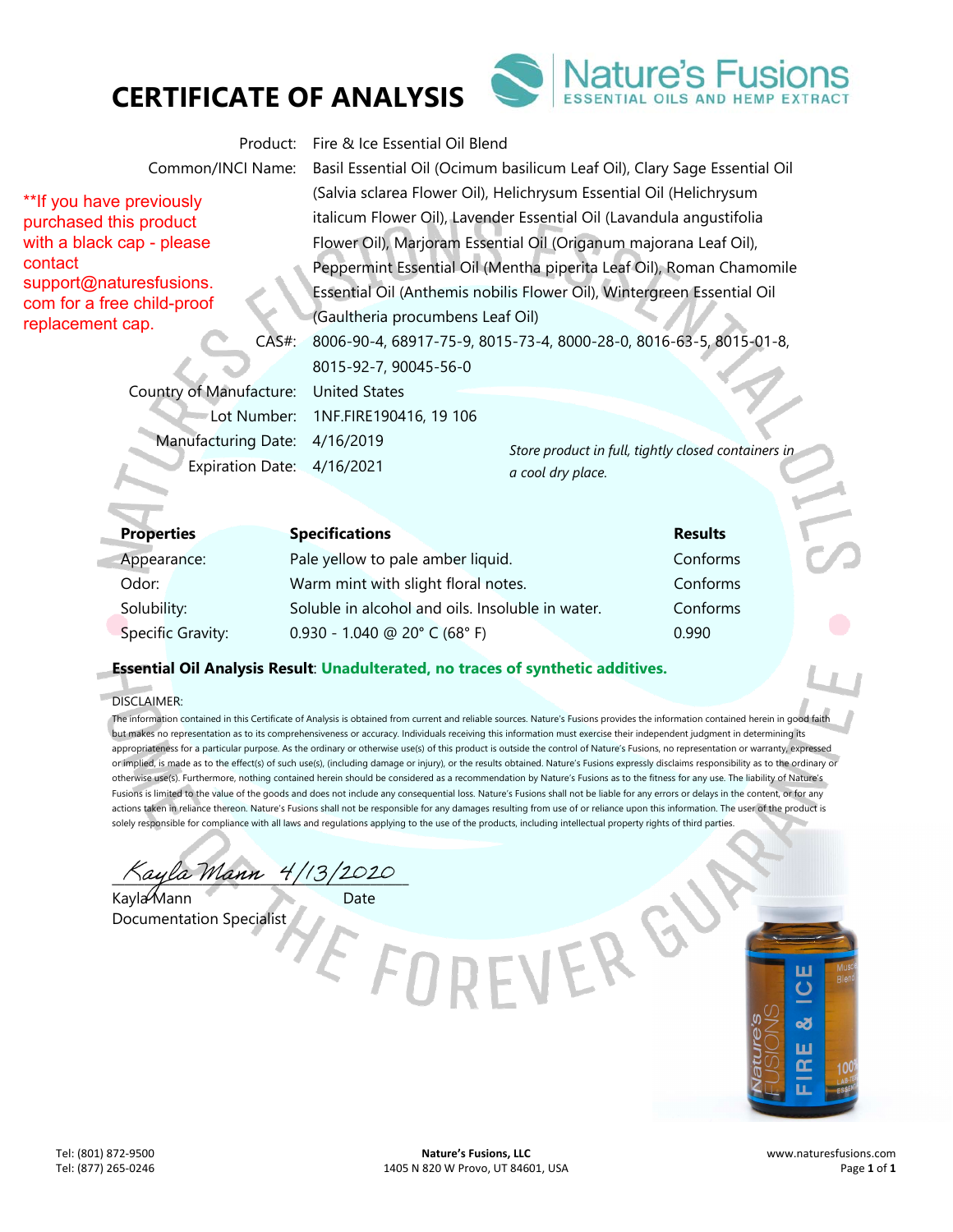

\*\*If you have previously purchased this product with a black cap - please contact support@naturesfusions. com for a free child-proof replacement cap.

Product: Fire & Ice Essential Oil Blend Common/INCI Name: Basil Essential Oil (Ocimum basilicum Leaf Oil), Clary Sage Essential Oil (Salvia sclarea Flower Oil), Helichrysum Essential Oil (Helichrysum italicum Flower Oil), Lavender Essential Oil (Lavandula angustifolia Flower Oil), Marjoram Essential Oil (Origanum majorana Leaf Oil), Peppermint Essential Oil (Mentha piperita Leaf Oil), Roman Chamomile Essential Oil (Anthemis nobilis Flower Oil), Wintergreen Essential Oil (Gaultheria procumbens Leaf Oil) CAS#: 8015-73-4, 8016-63-5, 90045-56-0, 8000-28-0, 8015-01-8, 8006-90-4, 8015-92-7, 68917-75-9 Country of Manufacture: United States Lot Number: 1NF.FIRE

Manufacturing Date: 2/23/2018 Expiration Date: 2/23/2020

*Store product in full, tightly closed containers in a cool dry place.* 

| <b>Properties</b> | <b>Specifications</b>                                                | <b>Results</b> |
|-------------------|----------------------------------------------------------------------|----------------|
| Appearance:       | Pale yellow to pale amber liquid.                                    | Conforms       |
| Odor:             | Warm mint with slight floral notes.                                  | Conforms       |
| Solubility:       | Soluble in alcohol and oils. Insoluble in water.                     | Conforms       |
| Specific Gravity: | $0.870 - 1.190 \text{ } \textcircled{}20^{\circ} \text{ } C$ (68° F) | 0.990          |

## **Essential Oil Analysis Result**: **Unadulterated, no traces of synthetic additives.**

#### DISCLAIMER:

 $\sqrt{a}$ yla Mann 8/28/2017

Kayla Mann ann an Date Documentation Specialist